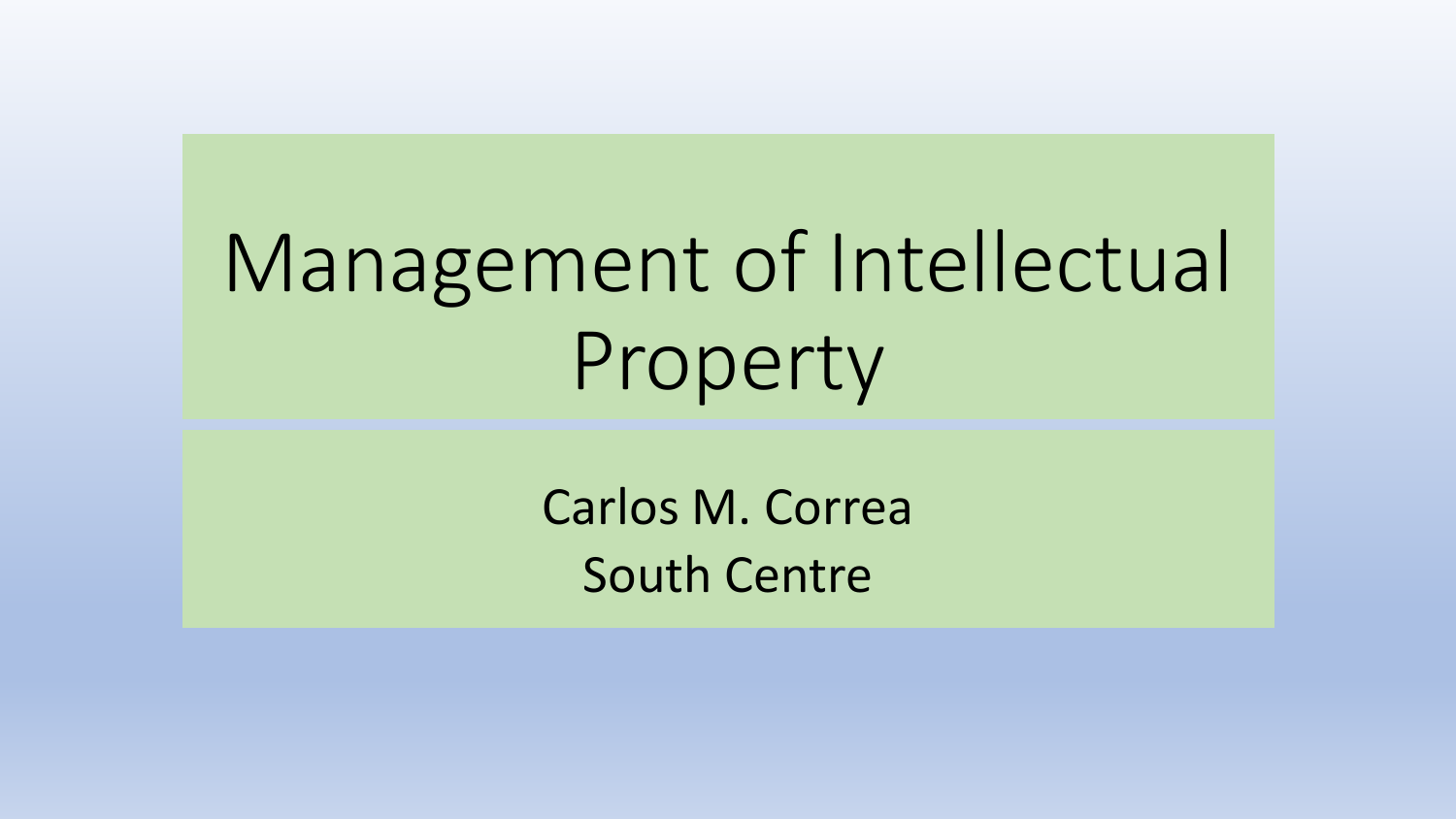## •INTELLECTUAL PROPERTY TRENDS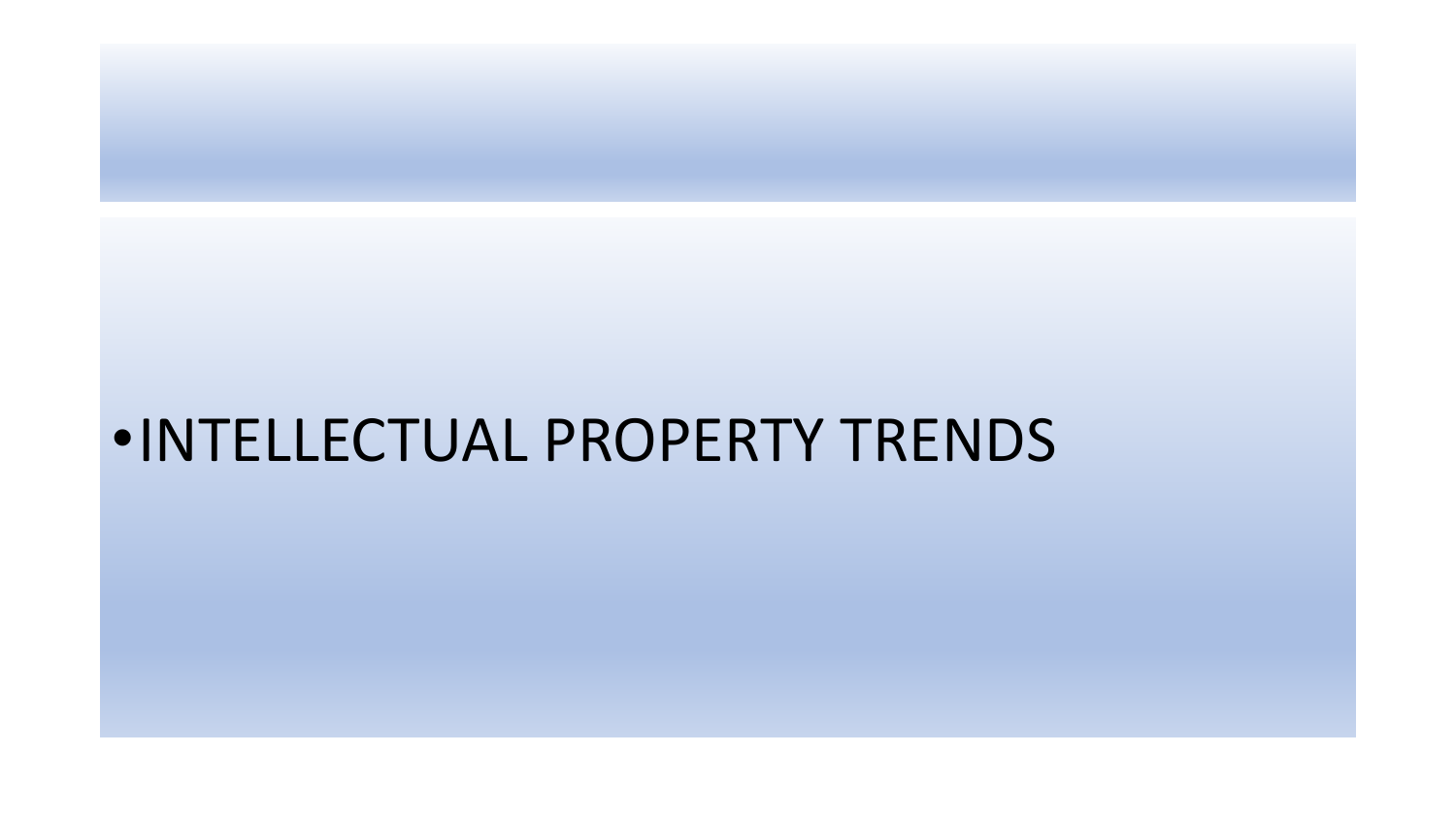

© 2021 by Raymond Millien. Data gathered courtesy of Clairvolex.com (using PatSeer database).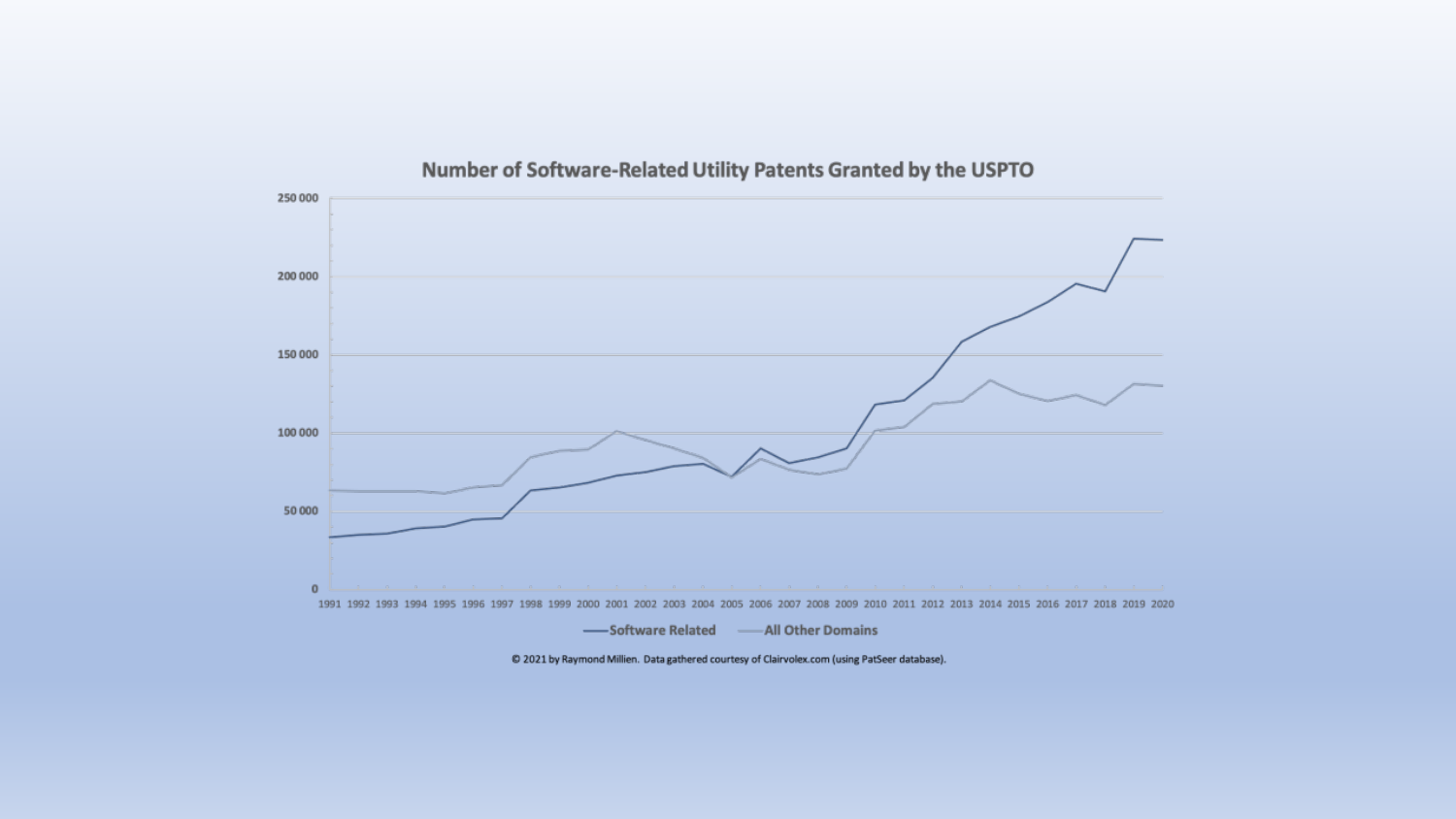

#### % Share of Software-Related U.S. Granted Patents

@ 2021 by Raymond Millien. Data gathered courtesy of Clairvolex.com (using PatSeer database).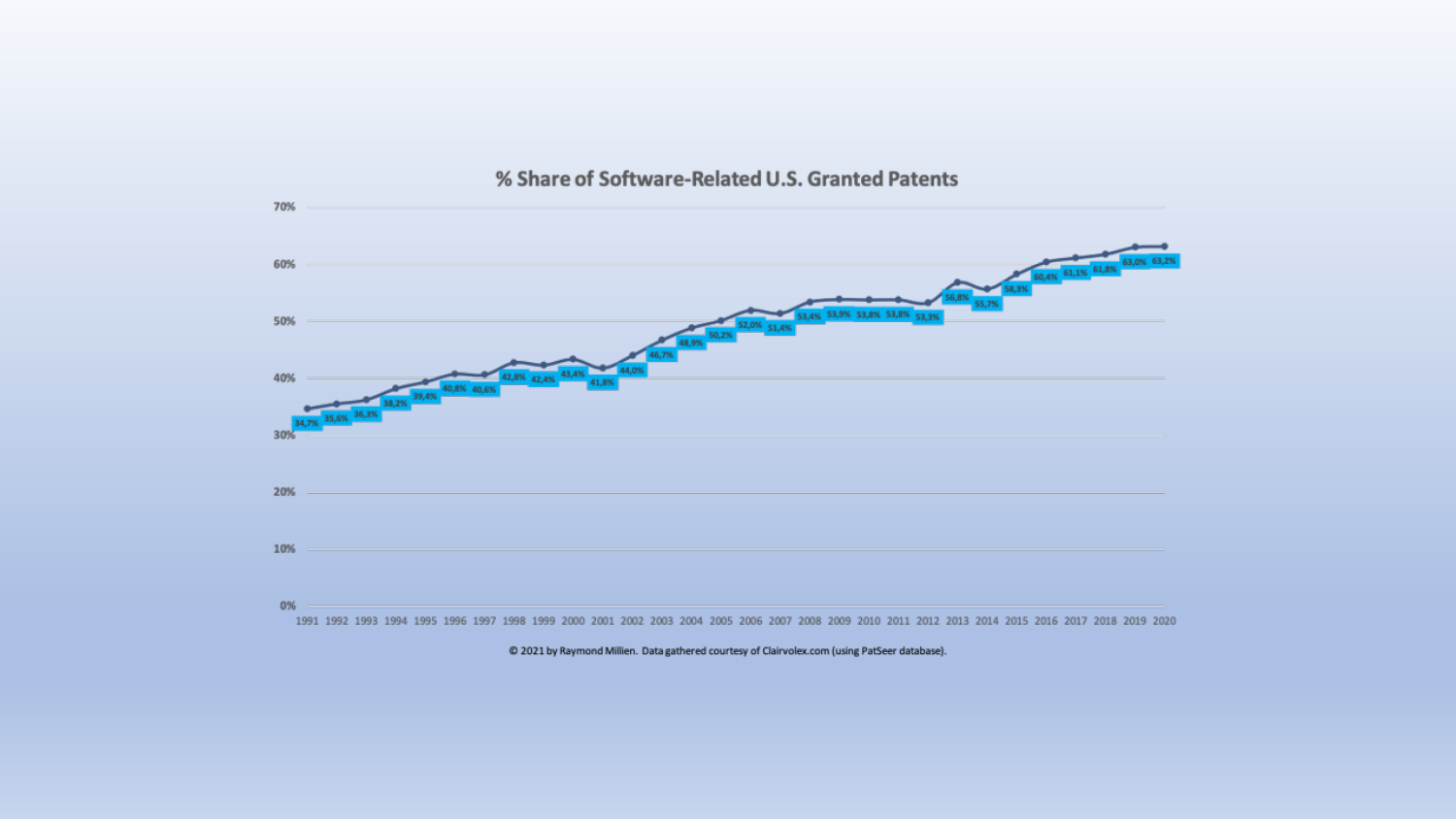| <b>Top 15 Software-Related Granted</b><br><b>U.S. Patent Assignees for 2020</b> |       |
|---------------------------------------------------------------------------------|-------|
| <b>Current Assignee</b>                                                         | Count |
| IBM Corp.                                                                       | 7891  |
| Samsung Group                                                                   | 7559  |
| LG Corp.                                                                        | 3332  |
| Toyota Group                                                                    | 3189  |
| Intel Corp.                                                                     | 2765  |
| Canon Inc                                                                       | 2590  |
| Taiwan Semiconductor Mfg. Co. Ltd                                               | 2579  |
| Microsoft Corp                                                                  | 2555  |
| Dell Technology Inc.                                                            | 2497  |
| Apple Inc.                                                                      | 2324  |
| Sony Corp.                                                                      | 2291  |
| <b>BOE Technology Group Co Ltd</b>                                              | 2000  |
| Huawei Investment & Holding Co. Ltd.                                            | 1974  |
| Alphabet Inc.                                                                   | 1921  |
| Amazon.com Inc.                                                                 | 1821  |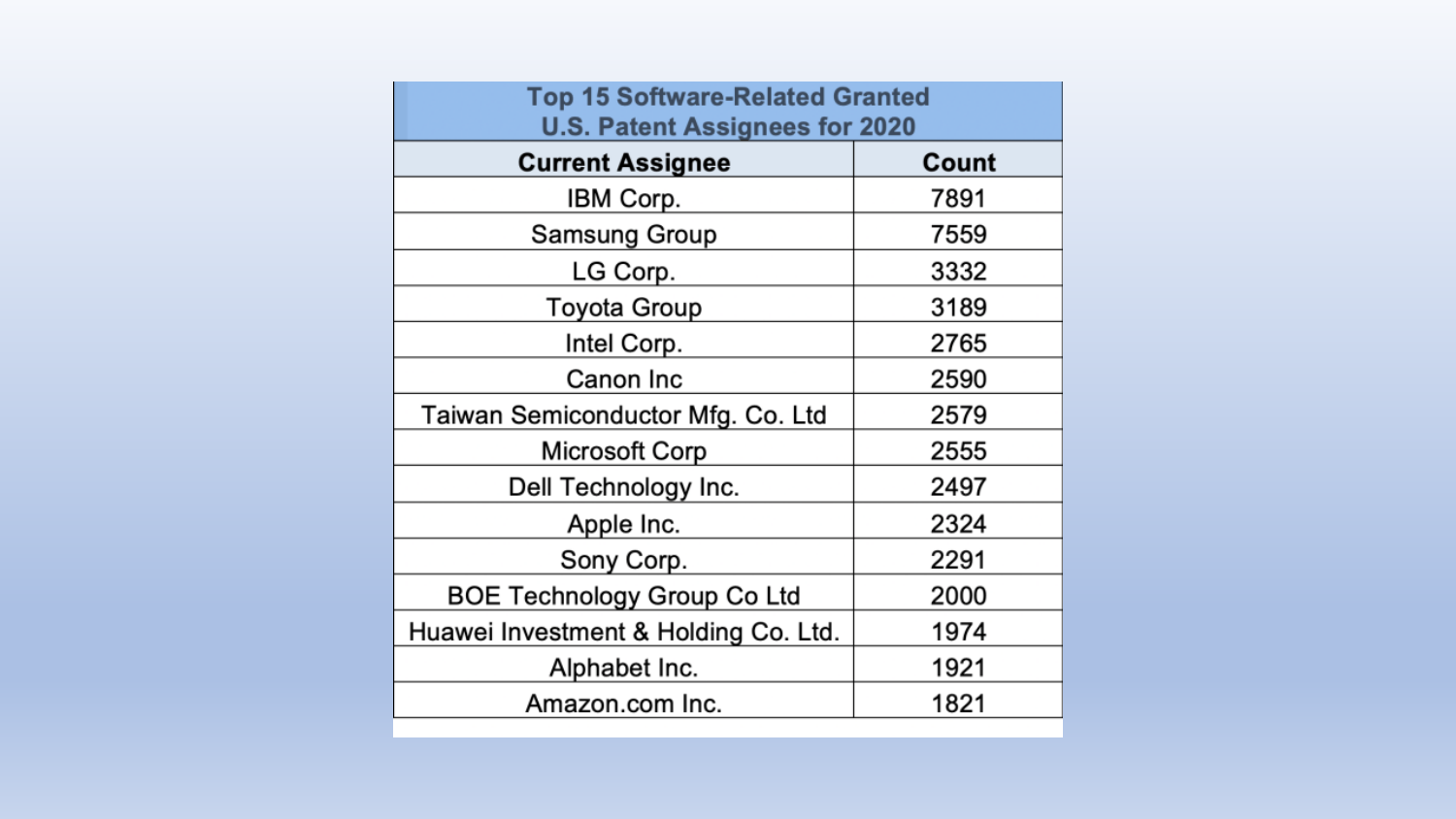#### ARTIFICIAL INTELLIGENCE: PATENT APPLICATIONS

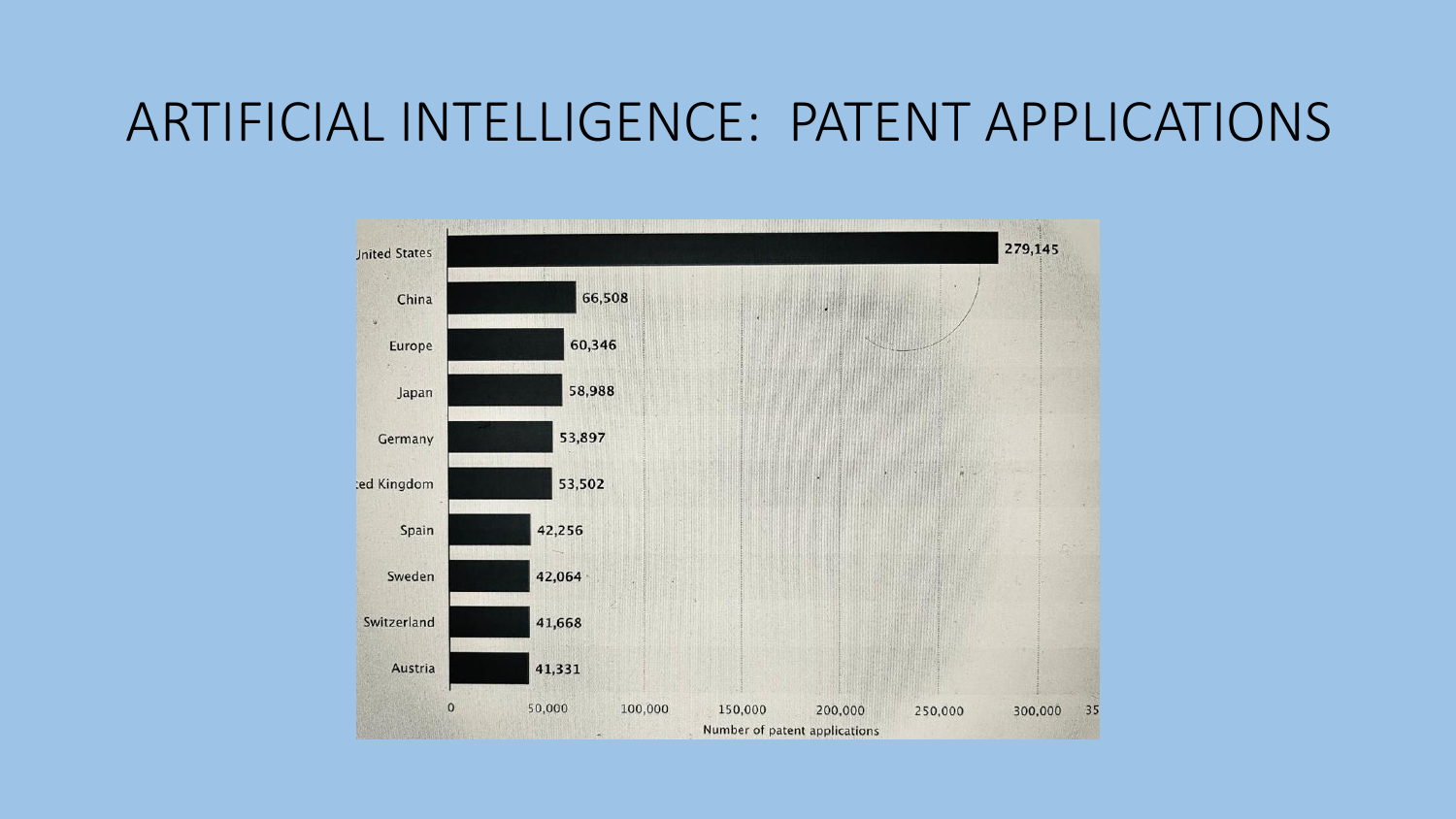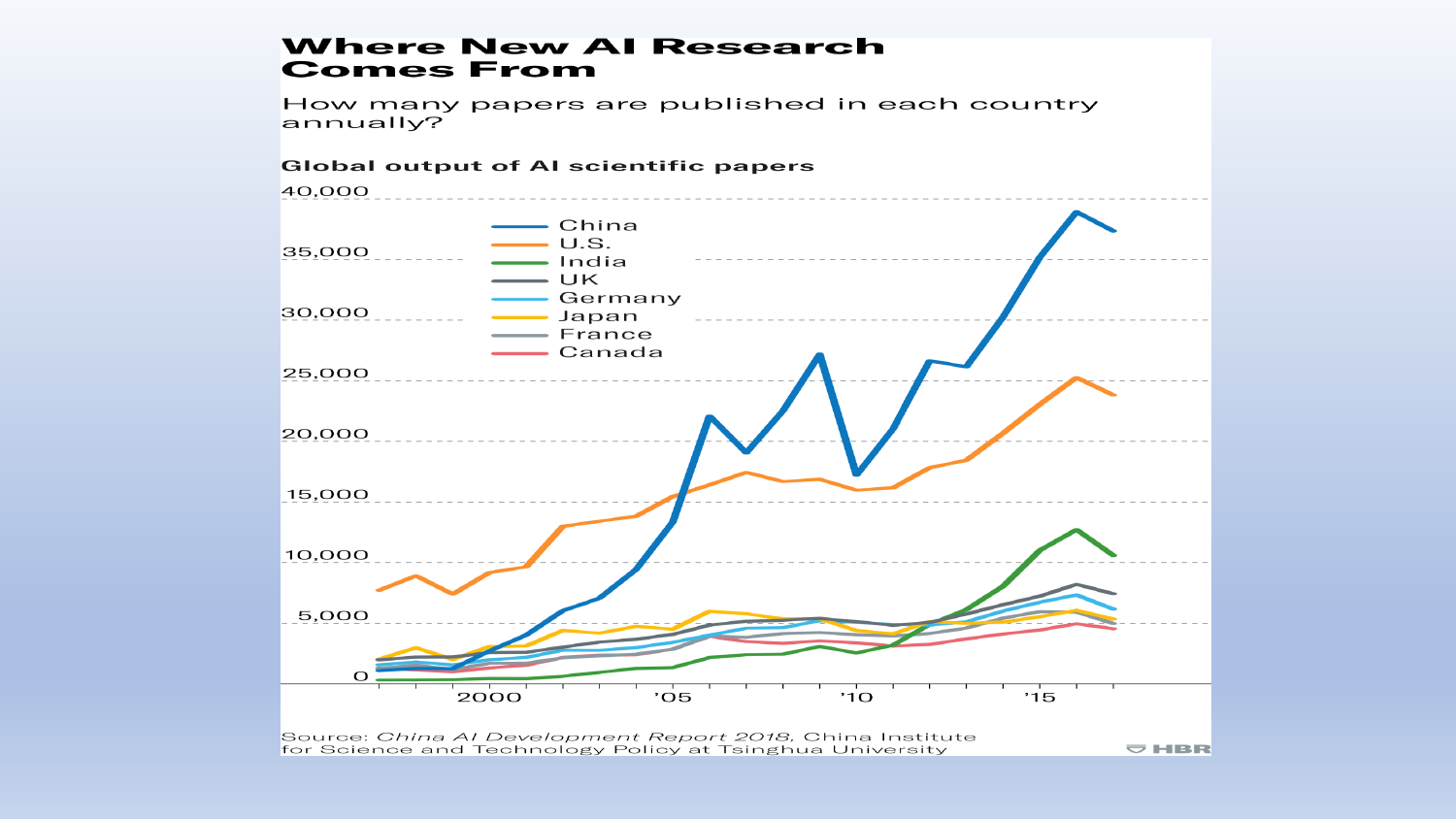#### •INTELLECTUAL PROPERTY PROTECTION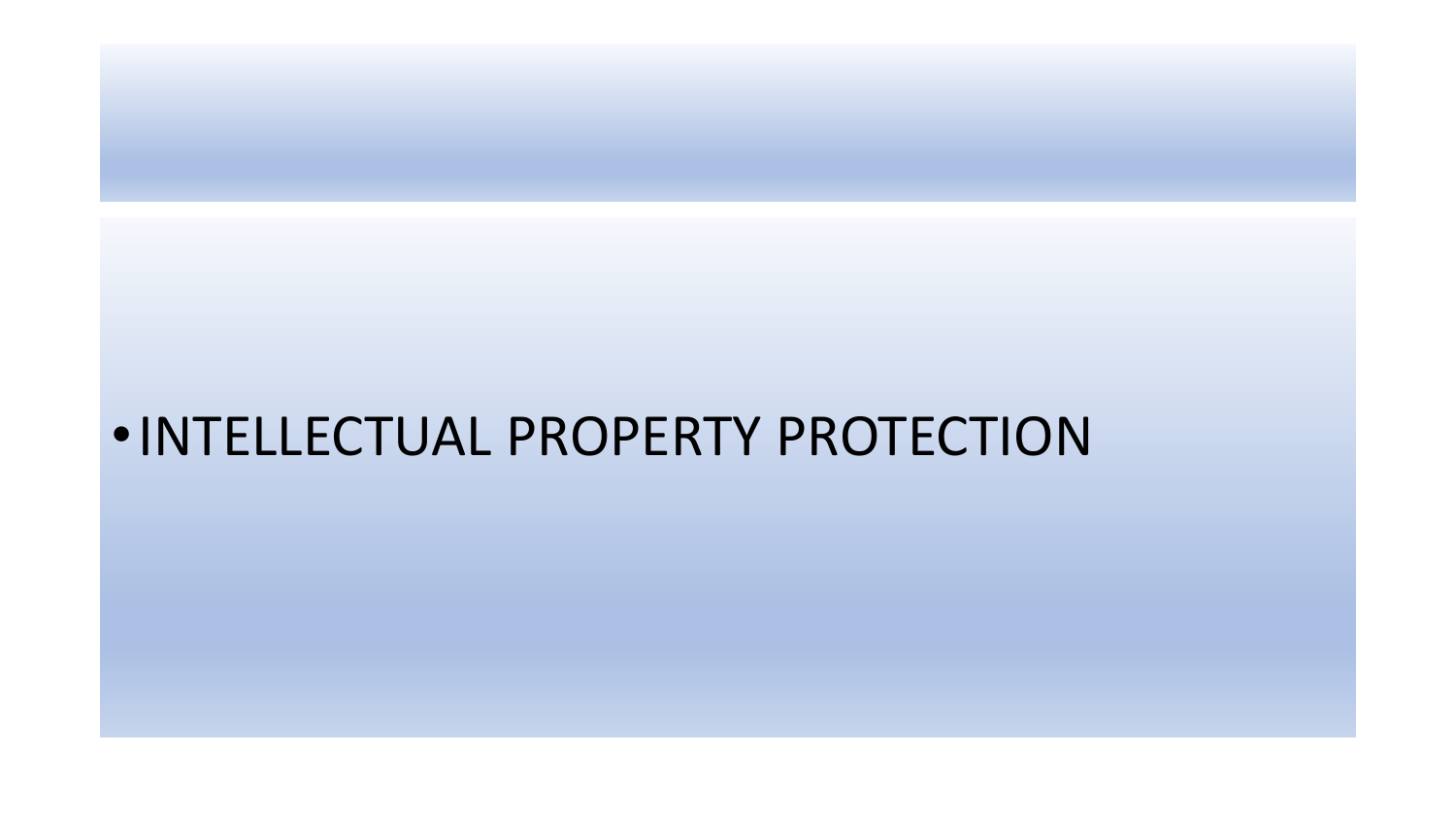#### AI-generated or aided inventions?

- The DABUS patent (University of Survey)
- 'Inventor': natural person
- Automation v. autonomy (*self-determination* or *self-rule)*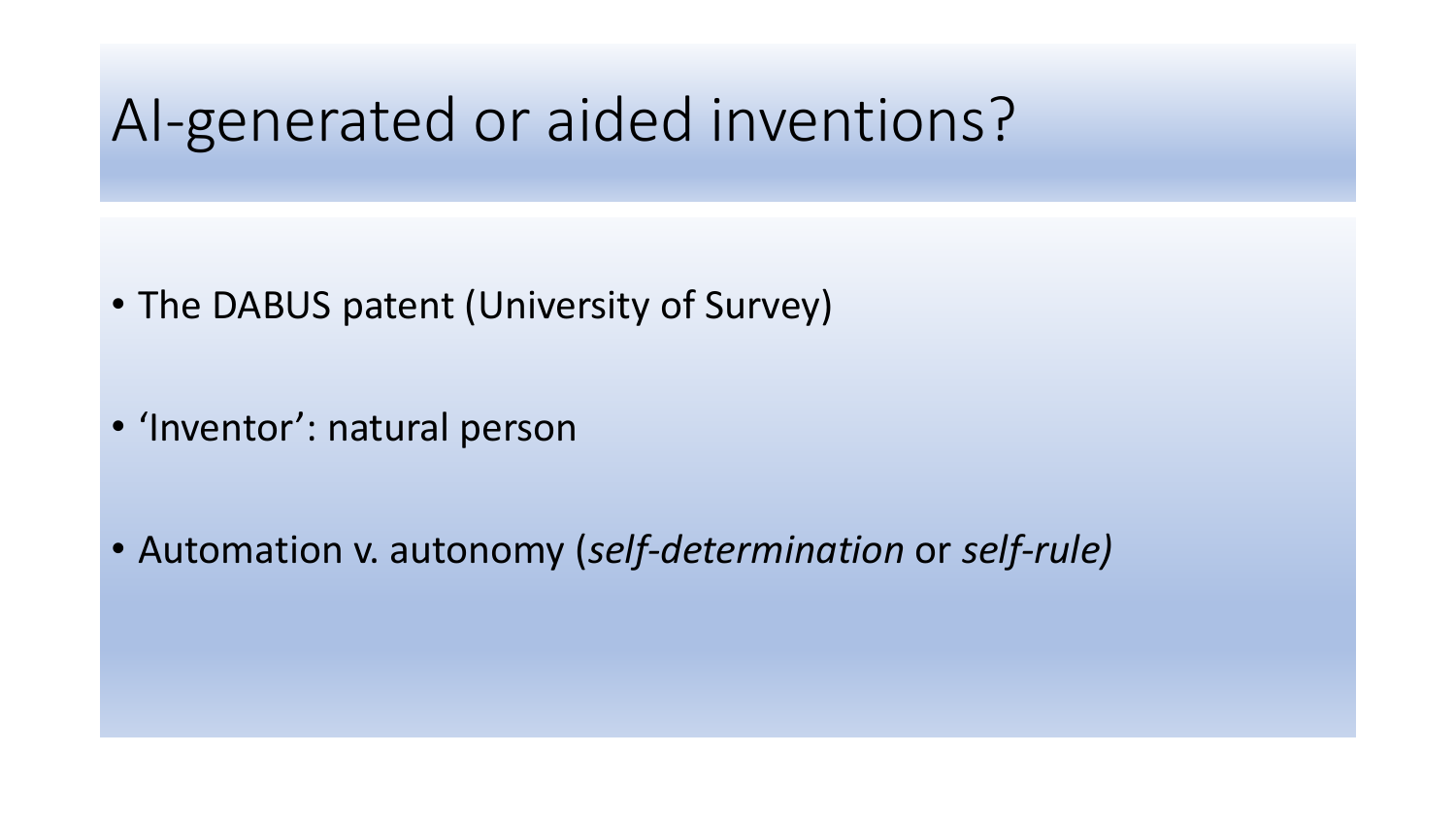#### Artificial intelligence machines as 'authors'

- Robot reporters (automated journlism), painting, music
- Copyright or public domain?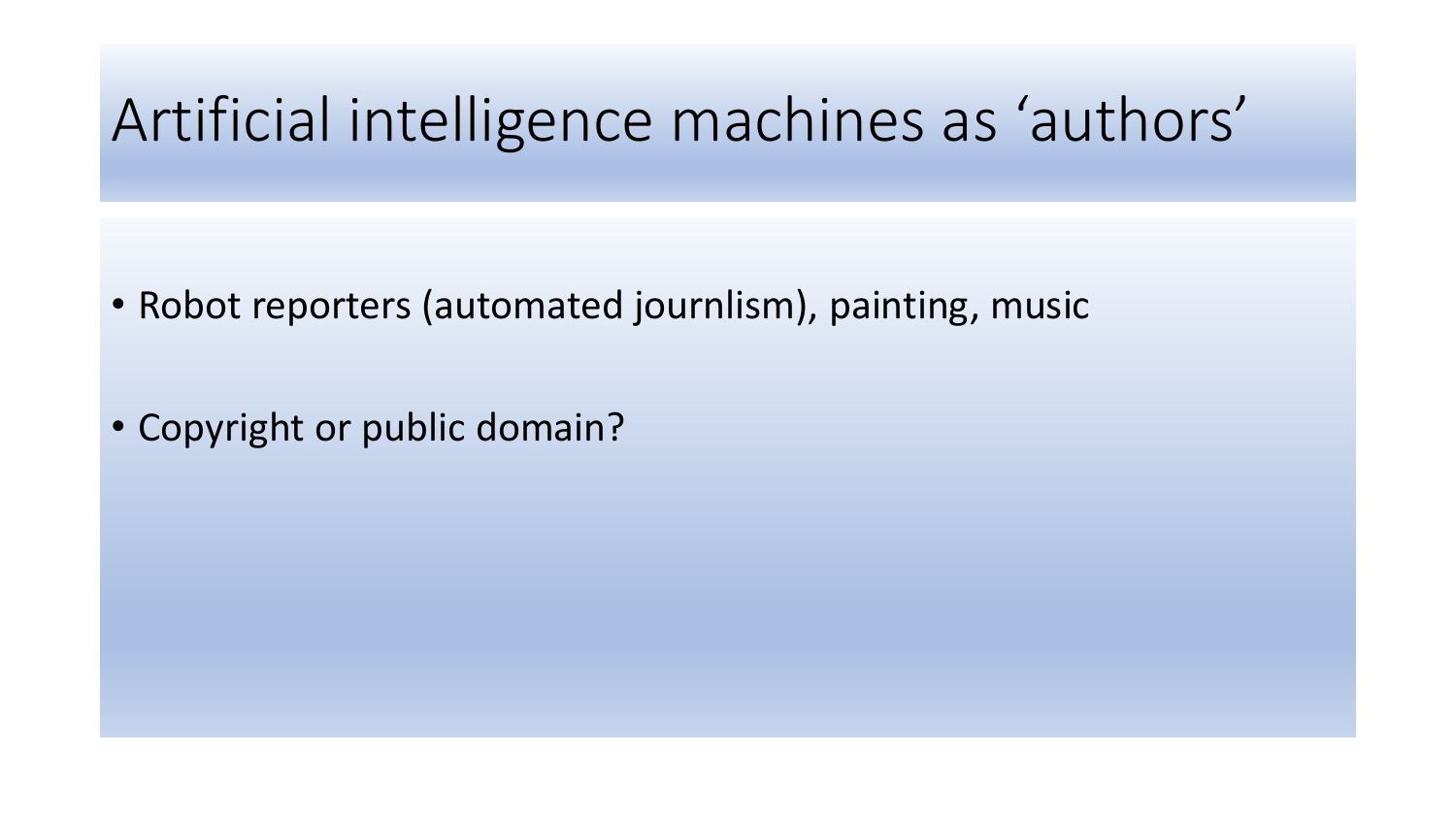### Categories of data

- Personnal/non- personnal/commercial
- Anonymized personnal data
- Representative (measurement)/implied (inferences)/derived (from other data)
- Machine-generated

• …..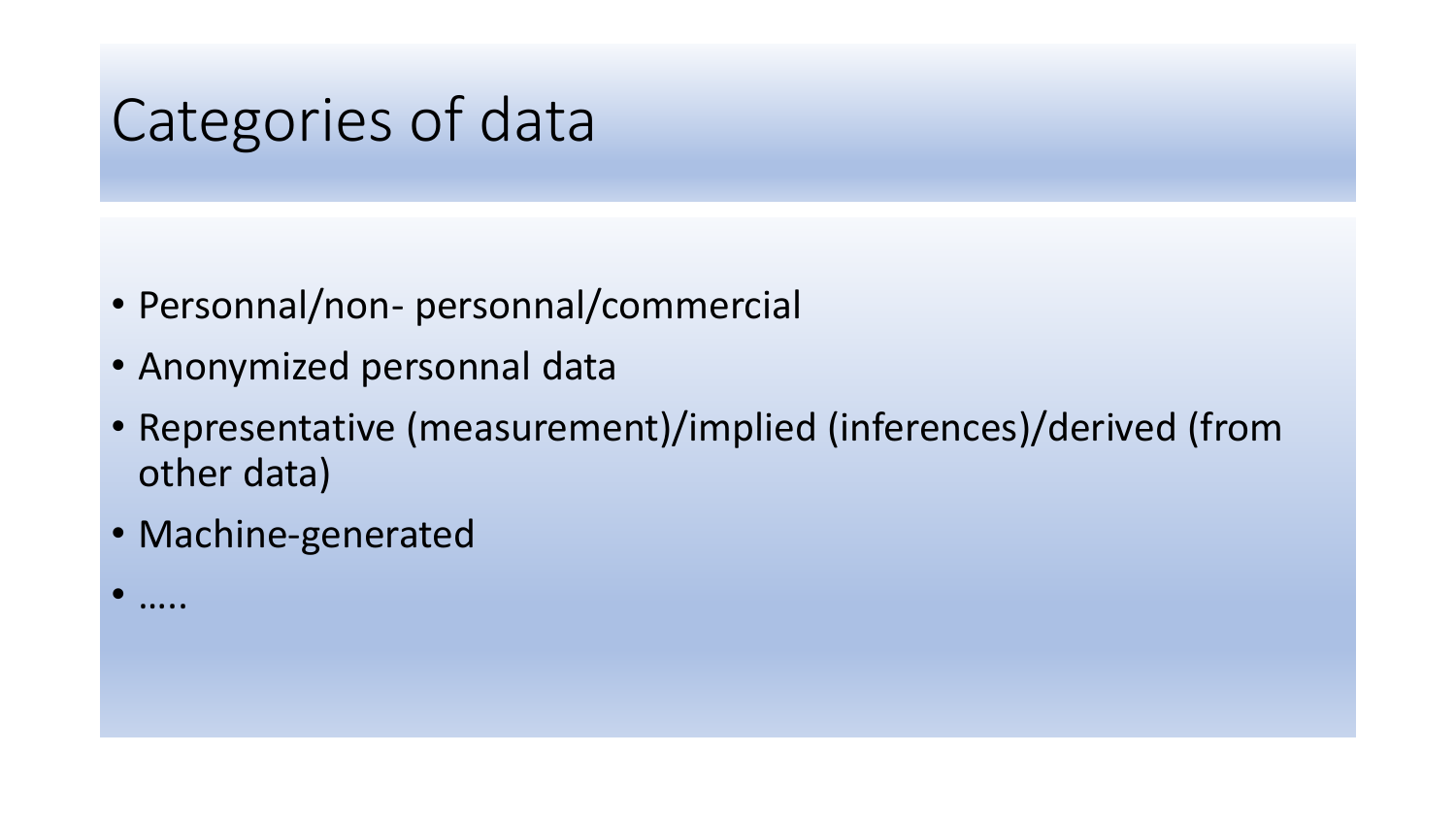# Idea/expression dichotomy

- All facts scientific, historical, biographical, and news of the day, may not be copyrighted and are part of the public domain available to every person." *Feist Publications Inc v Rural Telephone Service Co,* 499 US 340, 111 S Ct 1282 at 348 (1991)
- Copyright protection only extends to the expression of ideas as opposed to the underlying ideas or facts." Facts are in the public domain as "trite law" *CCH Canadian Ltd v Law Society of Upper Canada*, [2004] 1 SCR 339, 2004 SCC 13 (CanLII), para 25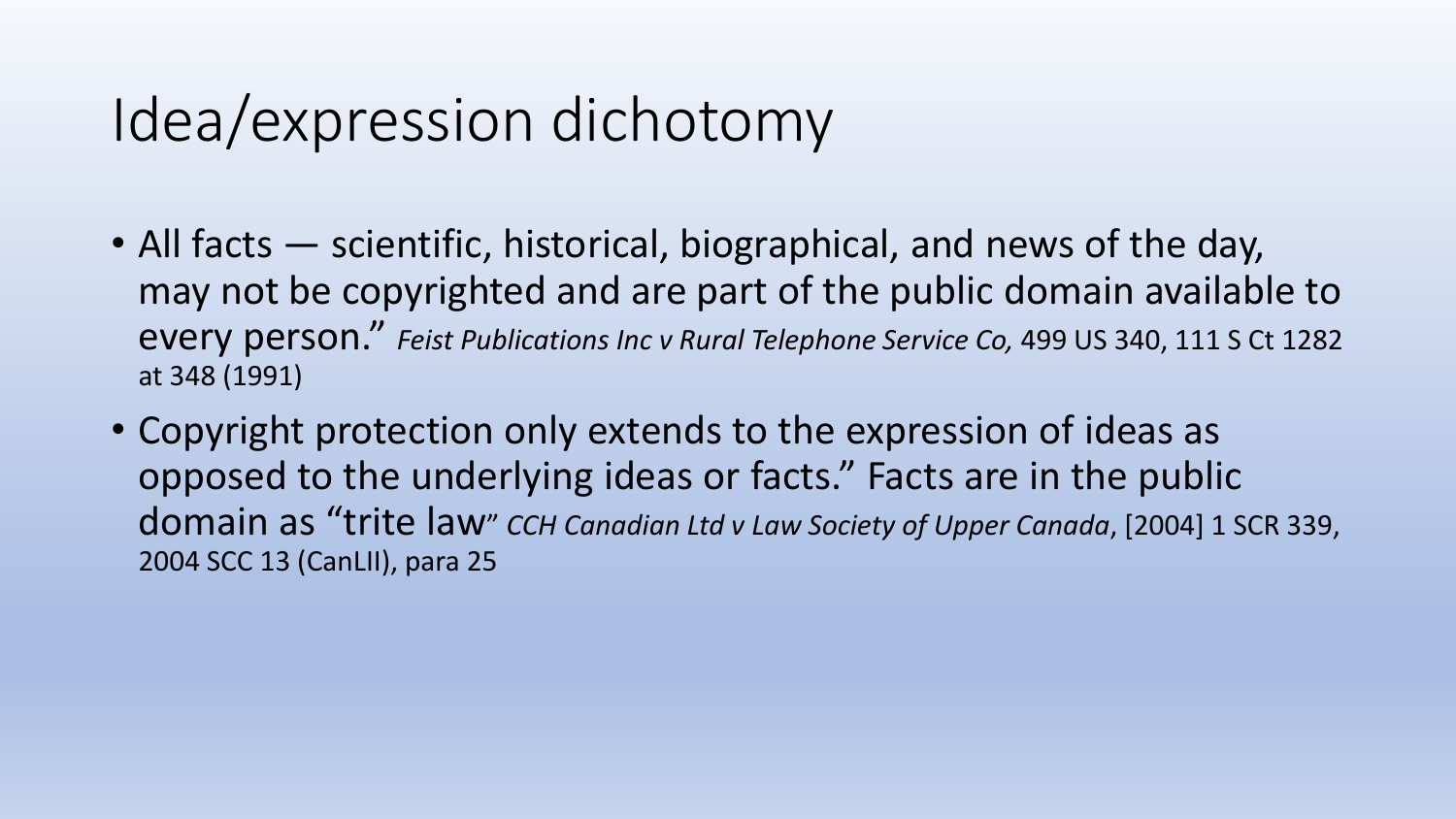## Mergers doctrine

- Where the expression of a fact or an idea merges with that fact or idea, (for example, where there is only one or a very limited number of ways to express it), there can be no copyright protection since the practical result of any such protection would be to give a monopoly over the fact or idea.
- T Scassa, Data Ownership, CIGI, 2018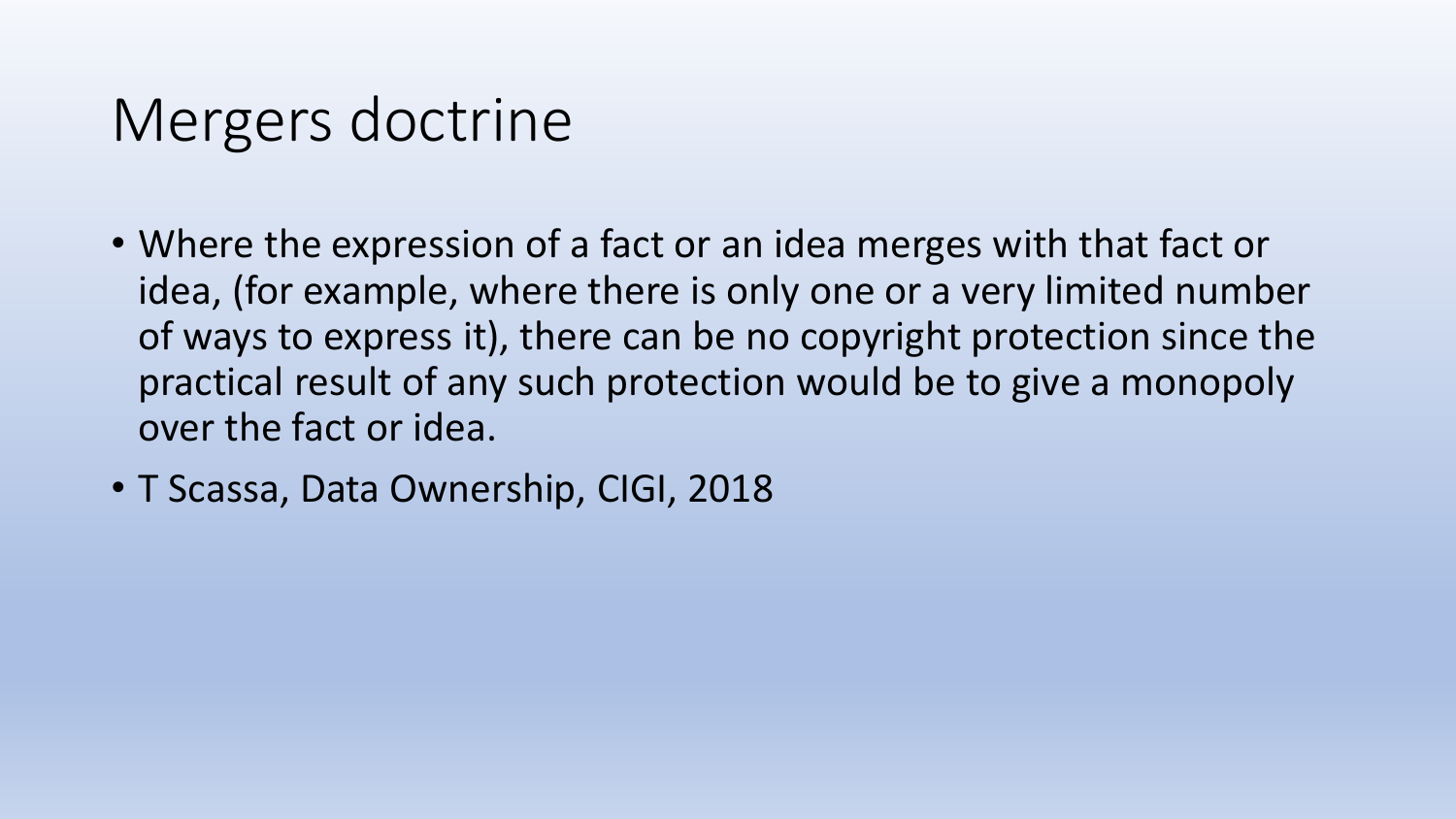# Copyright in data

- TRIPS Agreement article 10(2) [Compliations of data]
- *Such protection, which shall not extend to the data or material itself, shall be without prejudice to any copyright subsisting in the data or material itself*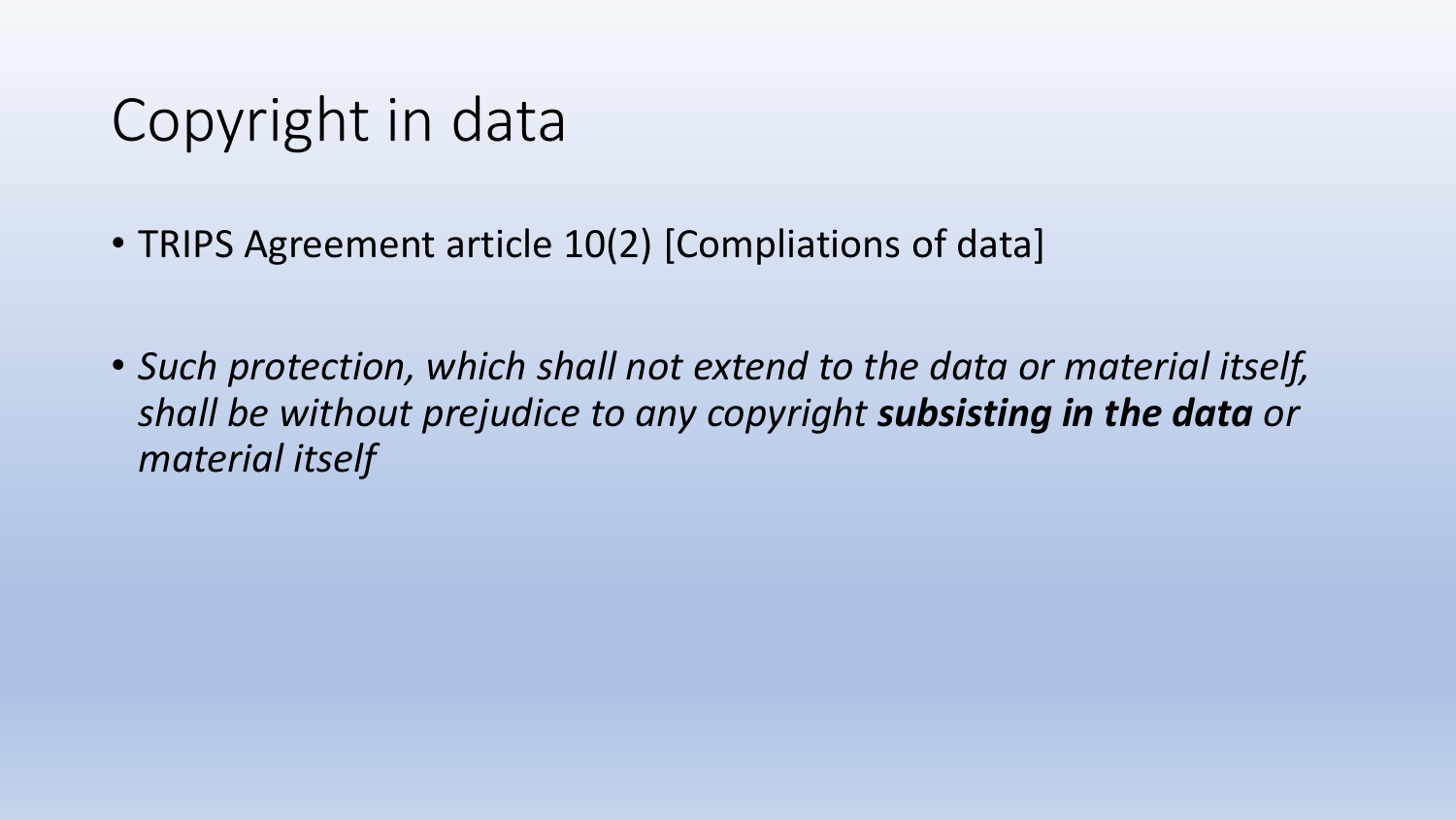#### Authored data?

- The defendant's copying of settlement prices generated by the plaintiff 's algorithm amounted to copyright infringement. (T. Scassa, CIGI)
- US Court of Appeal for the Second Circuit *NY Mercantile Exch, Inc v Intercontinental Exchange, Inc*, 497 F (3d) 109 (2d Cir 2006)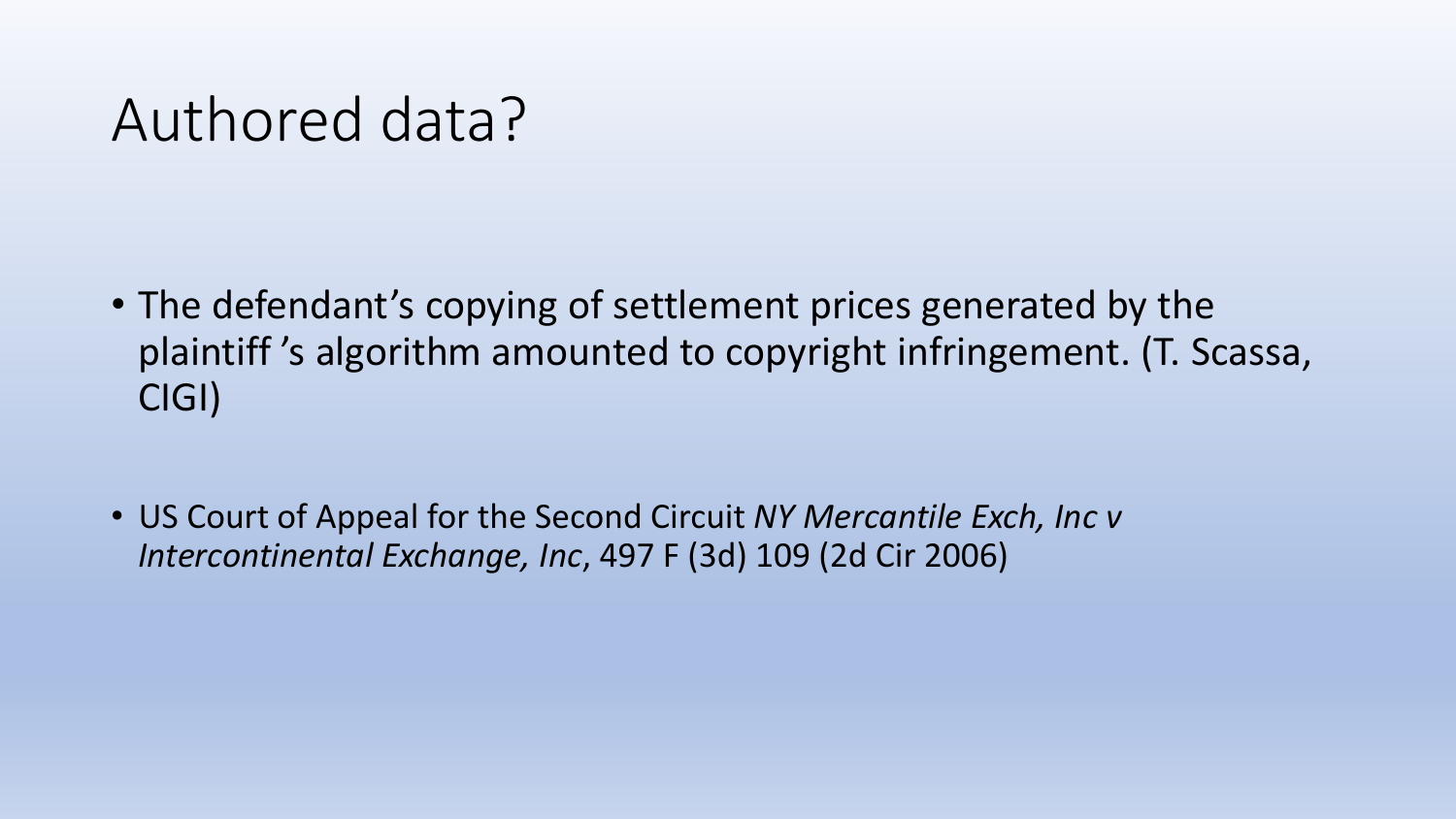## Authored data?

- If the data purports to represent actual objective prices of actual things in the world… it is an unprotectable fact; if the data purports to represent an estimated price of a kind of idealized…then the hypothetical price may be eligible for some form of copyright protection in the right circumstances.
- *BanxCorp v Costco Wholesale Corp*, 978 F Supp (2d) 280 (SDNY 2013)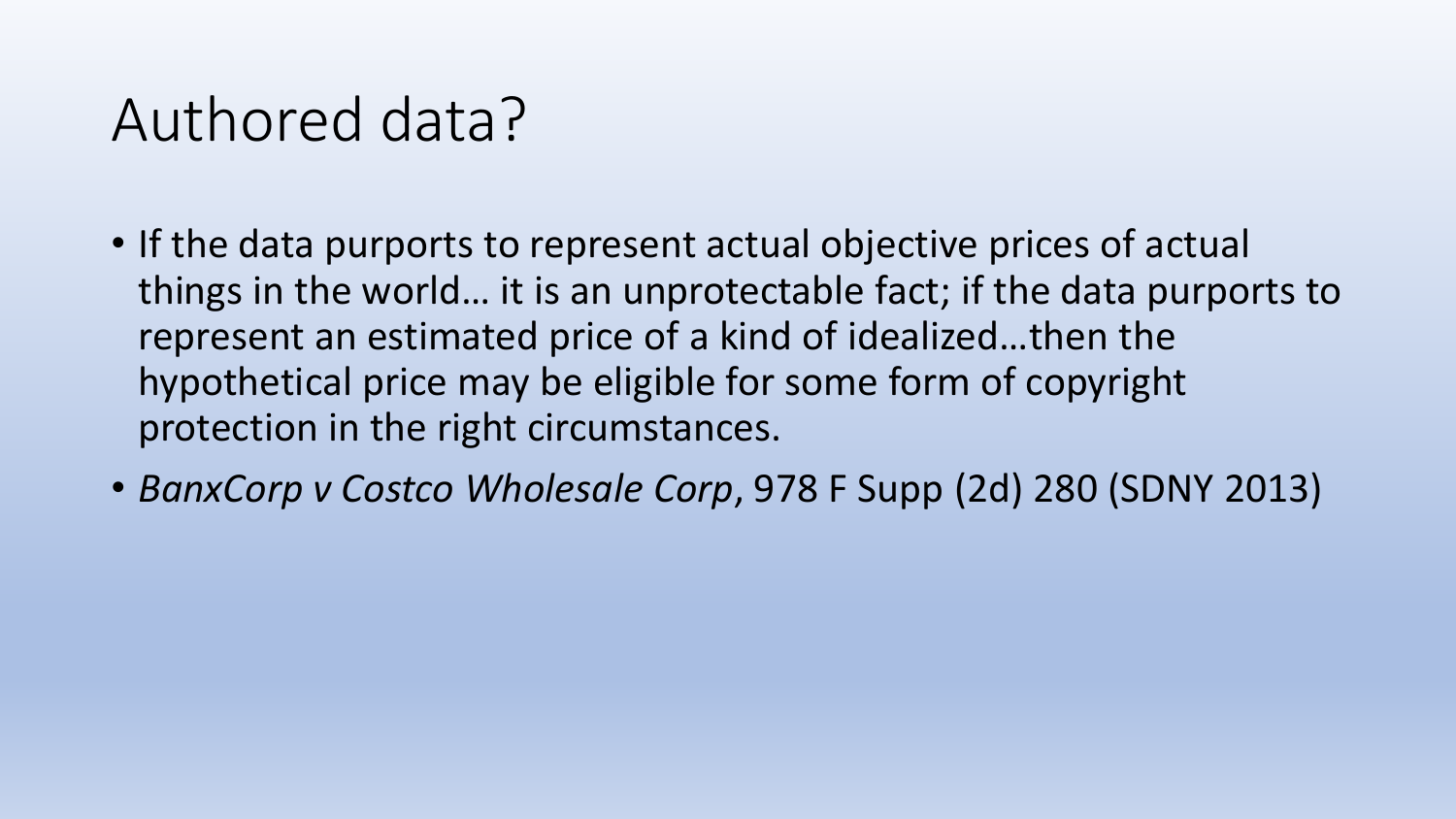#### Raw v. processed data

- Processed data:
- "any product derived, generated or created from the data, including, but not limited to any and all processed and reprocessed data, interpretations, maps or analyses, regardless of the form or medium on which it is displayed or stored'.

• 2017 CanLII 80435 (SCC) *Geophysical Service Inc*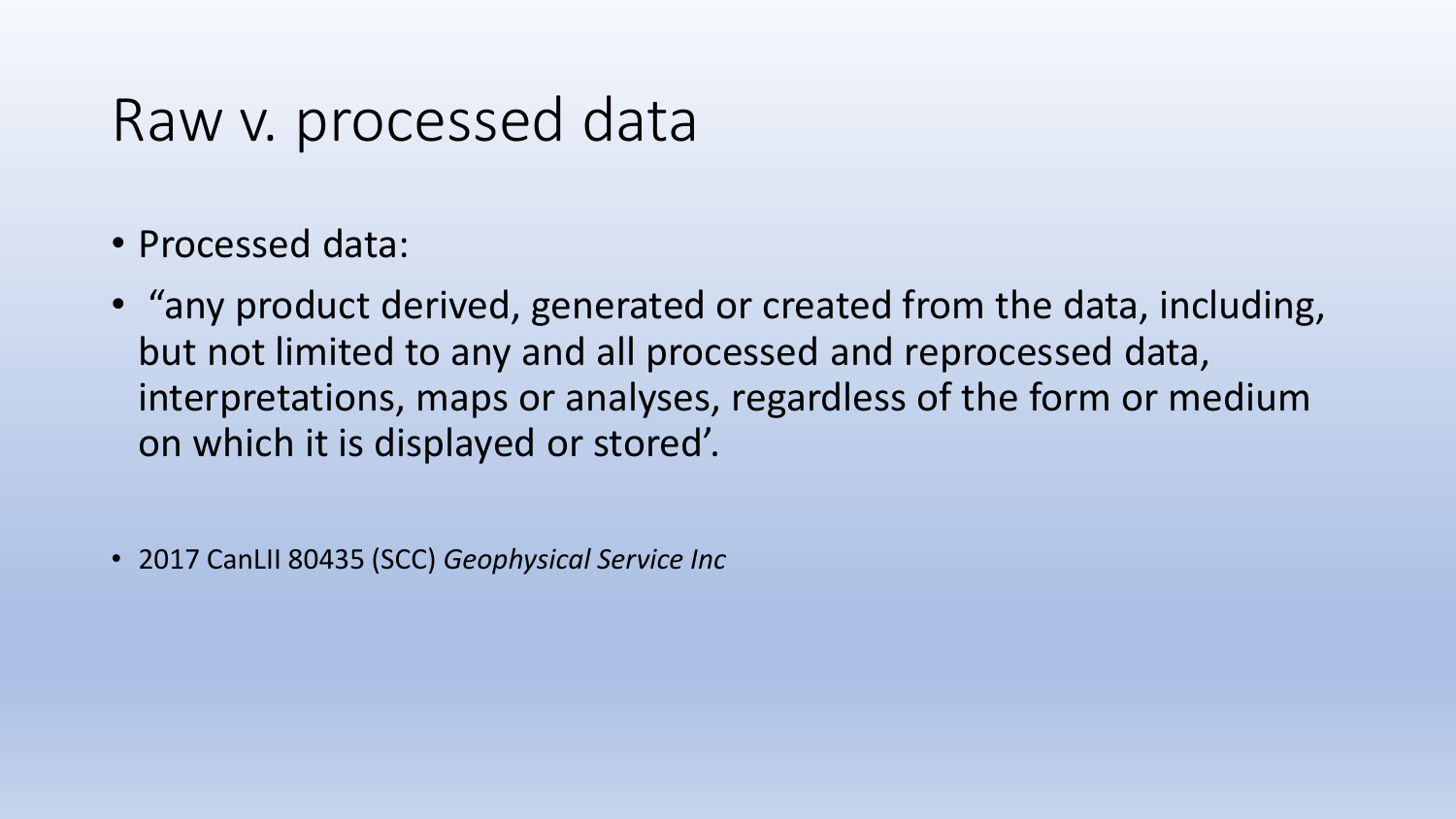#### Data governance

- Ownership
- Sovereignty
- Control (over collection or use?)
- Data rights (access, remuneration, portability, rectification, erasure, objection to sharing, etc.)
- Contract law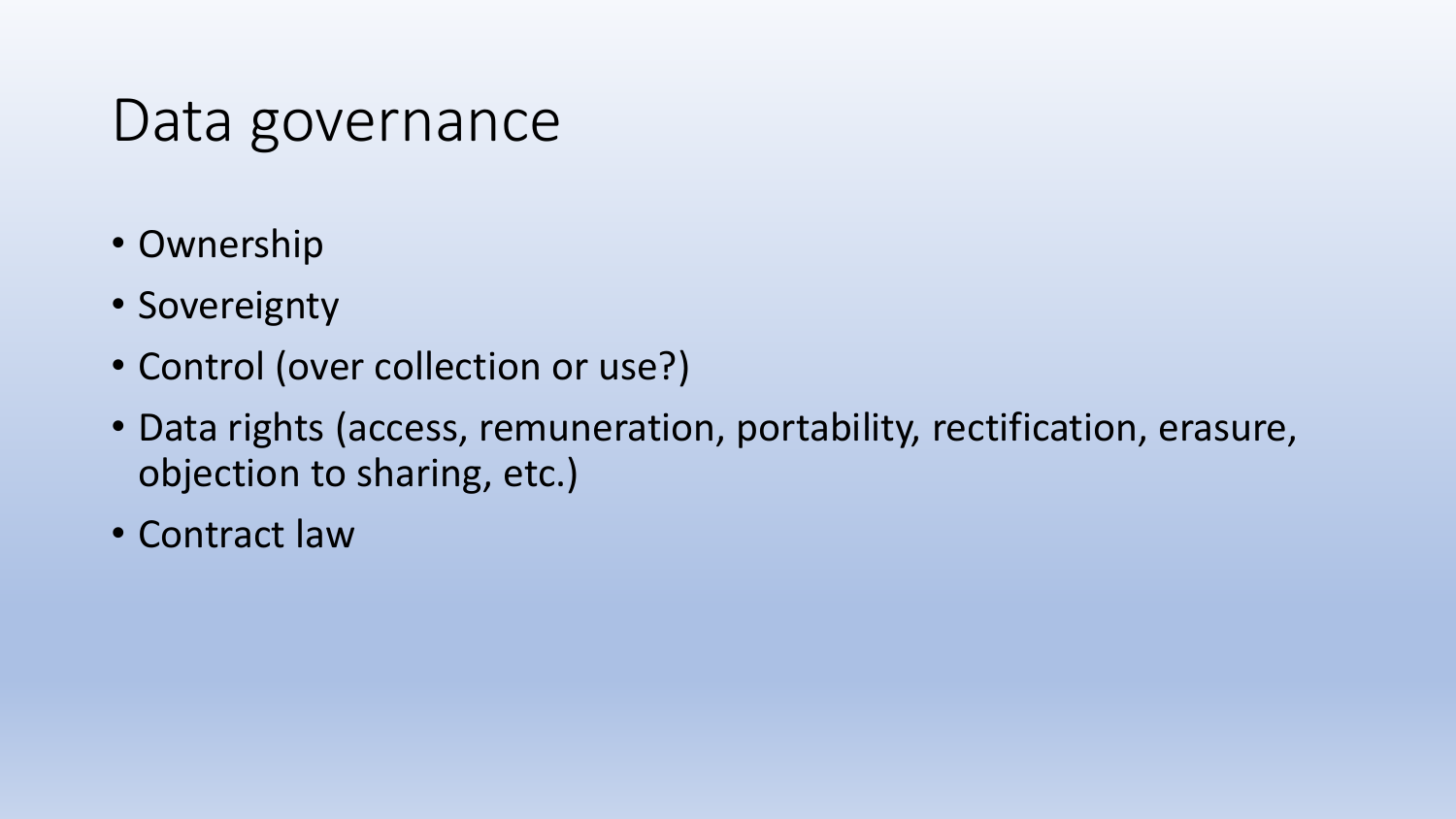#### New challenges: IoT

- IoT: interaction among hardware and software producers
- Rapid obsolescence
- Standard essential patents